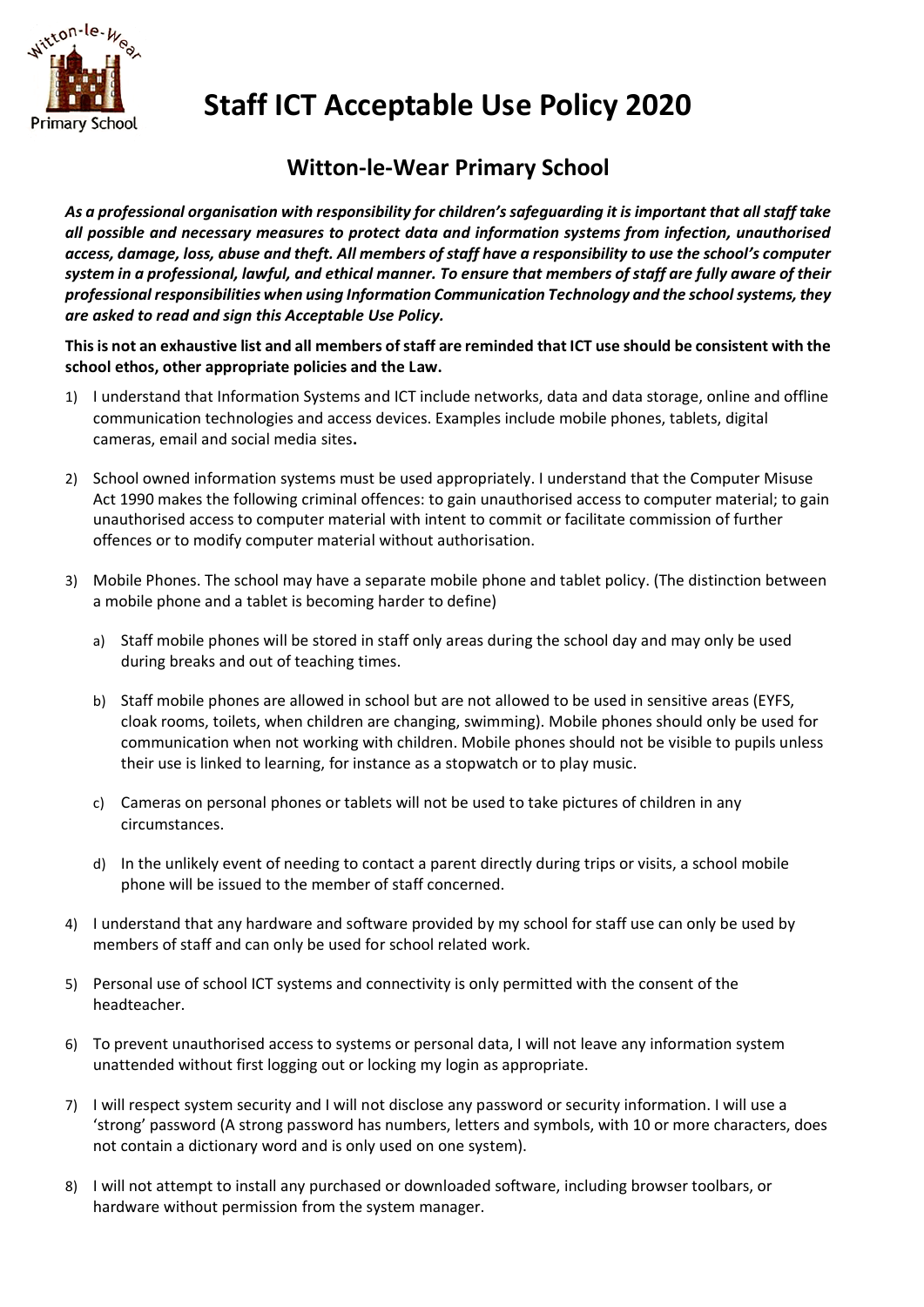- 9) Data Protection {*Schools should have a separate Data Protection Policy some of the key quidance should be contained within the Staff AUP}*
	- a) I will ensure that any personal data of pupils, staff or parents/carers is kept in accordance with the Data Protection Act 1988. This means that all personal data will be obtained and processed fairly and lawfully, only kept for specific purposes, held no longer than necessary and will be kept private and secure with appropriate security measures in place, whether used in the workplace, hosted online (only within countries or sites with suitable data protection controls) or accessed remotely. Any personal data which is being removed from the school site (such as via email or on memory sticks or CDs) will be encrypted by a method approved by the school. {Secure means of transporting data are encrypted laptop/encrypted USB memory/encrypted HDD/approved cloud based system}
	- b) If I choose to use a portable device (Phone, Tablet etc…) to collect my work e-mail I will ensure that the device is locked by a pin code or password and will be wiped when I dispose of the device.
	- c) I will not transfer sensitive personal information from my school e-mail account (e.g. IEP's Safeguarding Reports, Medical Information) UNLESS the information is encrypted.
	- d) I will not keep professional documents which contain school-related personal information (including images, files, videos etc.) on any personally owned devices (such as laptops, digital cameras, mobile phones) unless they are encrypted and will be wiped when I dispose of the device.
	- e) Digital Images or videos of pupils will only be taken from the school premises using encrypted memory or an alternative secure transport method.
	- f) I will not use unapproved cloud storage systems (Dropbox, icloud etc) for storing personal data of staff or pupils.
- 10) I will not store any personal information on the school computer system that is unrelated to school activities, such as personal photographs, files or financial information.
- 11) I will respect copyright and intellectual property rights.
- 12) Social Media. Some schools may have a separate social media policy.
	- a) I have read and understood the school e-Safety policy which covers the requirements for safe ICT use, including using appropriate devices, safe use of social media.
	- *b)* I will not communicate with pupils or ex-pupils using social media without the express permission of the Headteacher*. {Some schools may use social media to communicate directly with pupils, in this instance staff should use a social media account that is purely used for work purposes. They should complete a risk assessment to ensure that both staff and pupils are protected.}*
	- c) My electronic communications with pupils, parents/carers and other professionals will only take place via work approved communication channels e.g. via a school provided email address or telephone number. Any pre-existing relationships which may compromise this will be discussed with the Senior Leadership team. *This would include any relatives of current pupils that are my "friends" on a social media site.*
	- d) My use of ICT and information systems will always be compatible with my professional role, whether using school or personal systems. This includes the use of email, text, social media, social networking, gaming, web publications and any other devices or websites. My use of ICT will not interfere with my work duties and will be in accordance with the school AUP and the Law.
	- e) I will not create, transmit, display, publish or forward any material that is likely to harass, cause offence, inconvenience or needless anxiety to any other person, or anything which could bring my professional role, the school, or the County Council, into disrepute. This would include any comment made, even in the belief that it is private on social media.